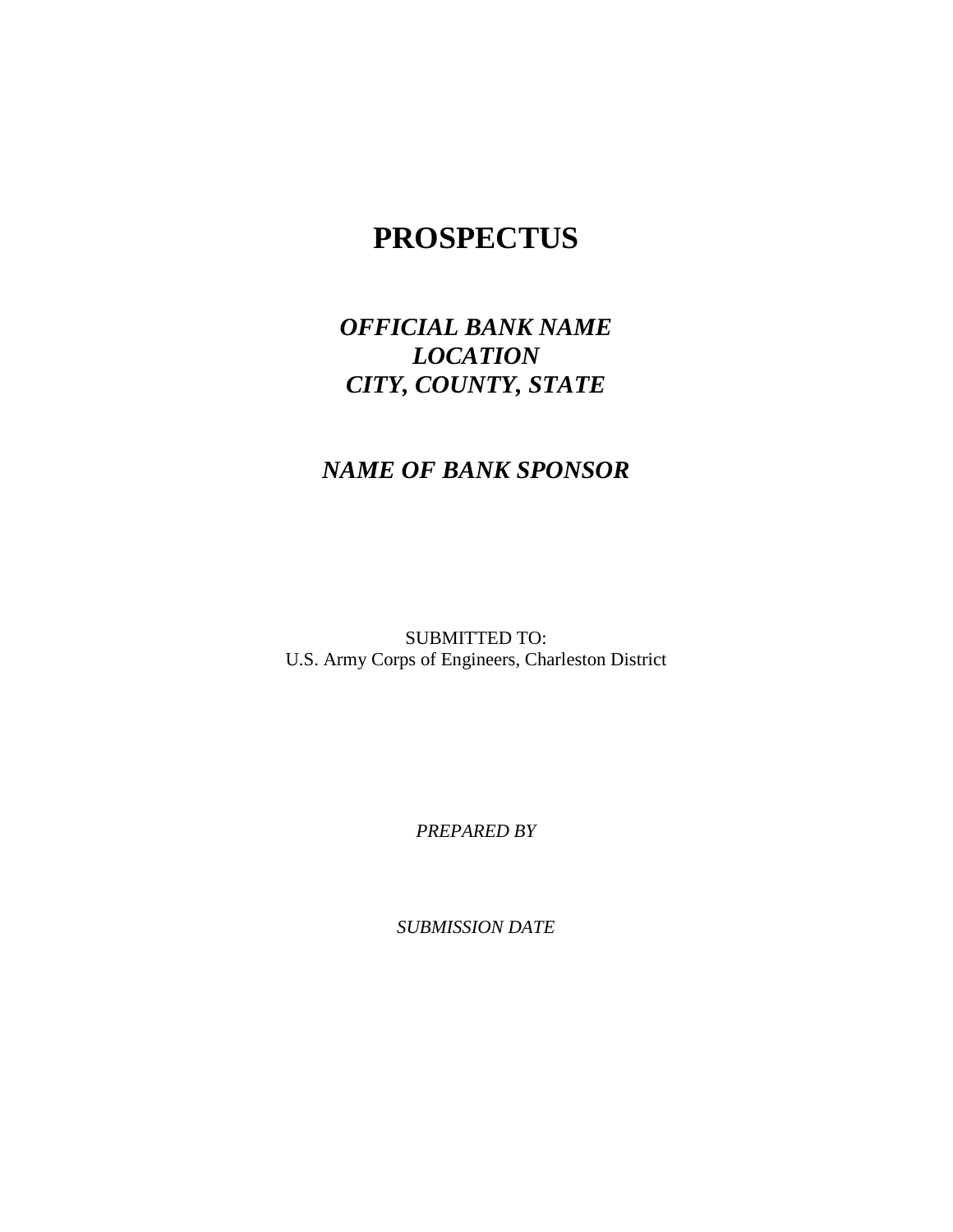#### **I. PROJECT DESCRIPTION**

- A. Type and Purpose: Whereas, the purpose of this Banking Instrument is to establish guidelines and responsibilities for the establishment, use, operation, and maintenance of Bank. The \_\_\_\_\_\_\_\_\_\_ *(provide type of bank – single client, general use, joint-project proprietary)* Bank will provide compensatory mitigation for unavoidable adverse impacts to Waters of the United States, including wetlands, that result from activities authorized under Sections 401 and 404 of the Clean Water Act, and Section 10 of the Rivers and Harbors Act, provided such activities have met all applicable requirements and are authorized by the appropriate authority.
- B. Size and Location of Proposed Bank Site and Associated Watershed: *Provide the total acreage of the proposed bank and detailed location including latitude/longitude, watershed, and address or nearest intersection, city, county, and 8-digit Hydrologic Unit Code (HUC).*

#### C. Ownership:

1. Identity of Owner: *Provide the name, address, phone, fax, and e-mail of the Owner or legal entity that owns bank site property and a statement of their responsibilities. If the owner is a corporation, list the names of the president and vice president of the corporation.* 

2. Identity of Sponsor: *List the name, address, phone, fax, and e-mail for the proposed Sponsor of the bank, a statement of their responsibilities, and their qualifications to successfully complete the type(s) of mitigation proposed.*

3. Identity of Conservation Easement Holder: *A conservation easement (CE) is a legal document. A model CE, approved by the IRT member agencies, is available at the following website (http://www.sac.usace.army.mil). Deviations from the model must be identified clearly in the submittal and justification provided. Early coordination of approval of the CE is strongly encouraged, as many bankers are eager for the initial credit release upon approval of the MBI, and CE approval and recordation is required for the first credit release.*

4. Identity of Long-Term Steward: *List the name of the proposed Steward and a statement of their responsibilities.*

5. Real Estate Interest Secured for Phases of Bank: *Include a description of the ownership interest in the bank property during the active management phases as well as after transfer to a long term steward upon completion of management activities. A copy of the deed of title, survey, and abstract of title will be required upon submittal of the Mitigation Banking Instrument (MBI). The abstract shall consist of a full summary of all consecutive grants, conveyances, wills, records and judicial proceedings affecting title to the specific parcel of real estate, together with a statement of all recorded liens and encumbrances affecting the property and their present status. Any and all liens and encumbrances affecting the property must be subordinated to the conservation easement, and documentation provided. A statement shall also be included to acknowledge that any transfer to the long-term steward shall include restrictions on the property as necessary to sustain the property consistent with the final ecological requirements required by the Mitigation Banking Instrument. Bankers are strongly encouraged to provide the survey and abstract of title to the IRT early in the bank development process to allow for full and complete disclosure, and sufficient time to address any potential issues.*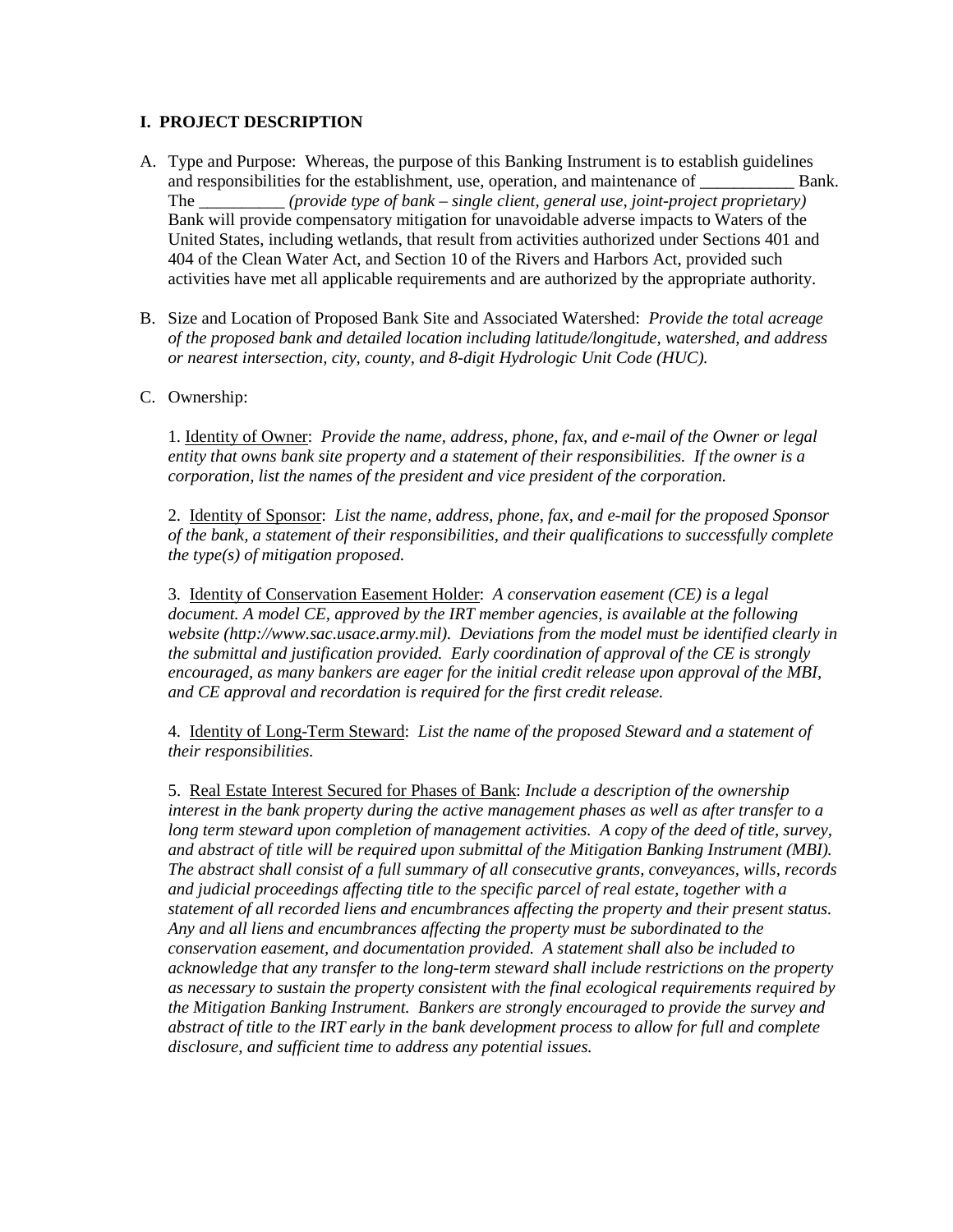- D. Bank Size and Classes of Wetlands or Other Aquatic Resources: *Provide a brief description of on-site resources including the length, order, and classification of the stream reaches, width and area of the buffers, classification and acreage of wetlands, and total acreage of the bank*.
- E. Mitigation Bank Goals: *This section should include a statement regarding your intent to preserve, enhance, restore and/or create wetlands and/or tributaries of (include name of nearest blue-line stream) while providing compensatory mitigation alternatives for impairments of wetlands and streams associated with authorized (permitted) impacts within the approved bank service area.*

### **II. ESTABLISHMENT OF THE BANK**

A. Mitigation Plan:

1. Objectives: *Provide a description of each resource type and amount that will be provided, the method of compensation (i.e., restoration, enhancement, and/or preservation), and the manner in which the resource functions of the compensatory mitigation project will address the ecological needs of the watershed, ecoregion, physiographic province, or other geographic area of interest.*

2. Site Selection: *Provide a description of the factors considered during the site selection process. This should include a description of the overall watershed where the project is located, consideration of watershed needs, onsite alternatives, where applicable, and the practicability of accomplishing ecologically self-sustaining aquatic resource restoration, establishment, enhancement, and/or preservation at the compensatory mitigation project site. In determining the ecological suitability of the compensatory mitigation project site, consideration must be given to the factors listed below:*

- (i) Hydrological conditions, soil characteristics, and other physical and chemical characteristics;
- (ii) Watershed-scale features, such as aquatic habitat diversity, habitat connectivity, and other landscape scale functions;
- (iii) The size and location of the compensatory mitigation site relative to hydrologic sources (including the availability of water rights) and other ecological features;
- (iv) Compatibility with adjacent land uses and watershed management plans;
- (v) Reasonably foreseeable effects the compensatory mitigation project will have on ecologically important aquatic or terrestrial resources (e.g., shallow sub-tidal habitat, mature forests), cultural sites, or habitat for federally- or state-listed threatened and endangered species; and
- (vi) Other relevant factors including, but not limited to, development trends, anticipated land use changes, habitat status and trends, the relative locations of the impact and mitigation sites in the stream network, local or regional goals for the restoration or protection of particular habitat types or functions (e.g., reestablishment of habitat corridors or habitat for species of concern), water quality goals, floodplain management goals, and the relative potential for chemical contamination of the aquatic resources.

3. Site Protection: *Provide an affirmative statement that a conservation easement covering the property or fee title transfer of the property will occur as part of bank establishment. Include number of acres of bank property area based on exclusion of any easement areas that allow uses incompatible with conservation.*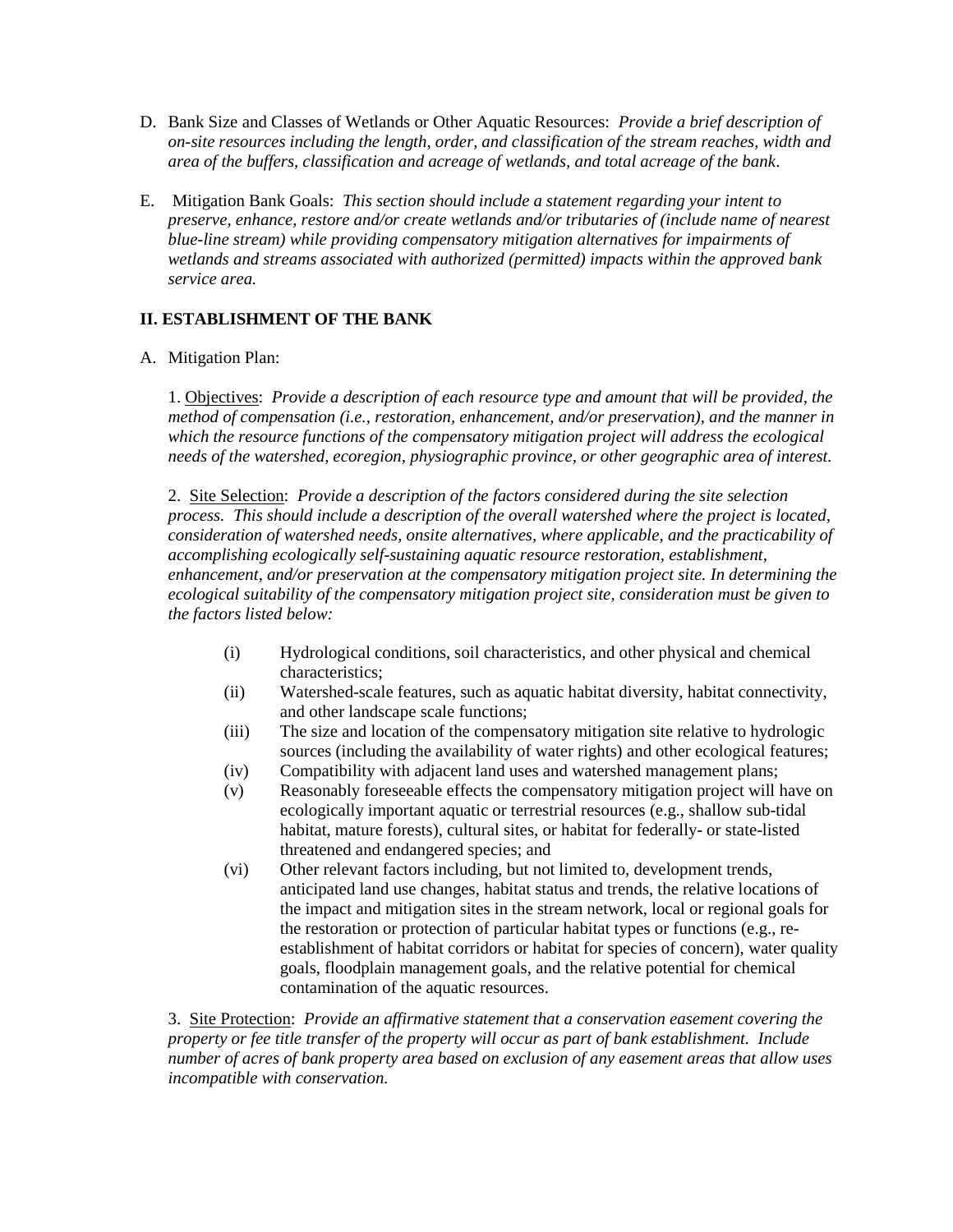4. Baseline Conditions: *Provide accurate maps (7.5 USGS, NRCS Soil Survey, recent and historic aerial photos) showing boundaries of the project site and surrounding properties. Provide a description and photos of each aquatic resource type and impairment of these systems. Each resource type should be clearly identified (acreage and linear feet) on a map of the project site. Provide information on current soil conditions, historical and existing hydrologic conditions, historic and existing plant communities, historical information about the site including past, present and future uses of the property including potential impacts to resources, a request for jurisdictional determination (you must provide routine data sheets and maps showing approximate limits of waters of the U.S. on the project site), water quality (for impaired streams, please reference most recent 303D listing information and cause of impairment at [http://www.scdhec.gov/environment/water/tmdl/index.htm\)](http://www.scdhec.gov/environment/water/tmdl/index.htm), and a description of wetland(Cowardin classification) and upland habitat types for the bank site.*

5.Water Rights : *Provide assurance of sufficient water rights to support the long-term sustainability of the mitigation bank.*

6. Mitigation Work Plan: *This section should include conceptual design plans for the restoration and enhancement units and identify the acreage/linear feet of each existing resource.*

- (i) Divide resource types into units to address differences between the existing condition, proposed activities, or target conditions for a specific portion of the site.
- (ii) Provide a baseline monitoring plan that identifies the chemical, physical, and biological data that will be collected to establish the existing degree of impairment.
- *(iii)* Provide a conceptual description of proposed construction methods, timing, sequence, source of water, including connections to existing waters and uplands; methods for establishing the desired plant community; plans to control invasive plant species; the proposed grading plan, including elevations and slopes of the substrate; and soil management; and erosion control measures*.*
- (iv) For stream compensatory mitigation projects, the conceptual work plan may include other relevant information, such as planform geometry, channel form (e.g., typical channel cross-section), watershed size, design drainage, and riparian area plantings.
- (v) For buffer enhancement, provide target vegetation composition, species list, cumulative density of plantings, and planting schedule.
- (vi) Provide draft performance standards that will be used to assess whether the project is achieving its objectives.
- (vii) Provide a draft monitoring plan including a description and schedule of proposed monitoring parameters and activities to ensure the project is meeting performance standards.

#### 7. Long-term Management :

- a. Responsible Party: *Provide the name of the person responsible for site management*
- b. Identification of Required Activities: *Provide list of long-term management needs*
- c. Funding Mechanism: *Describe how the management needs will be funded.*